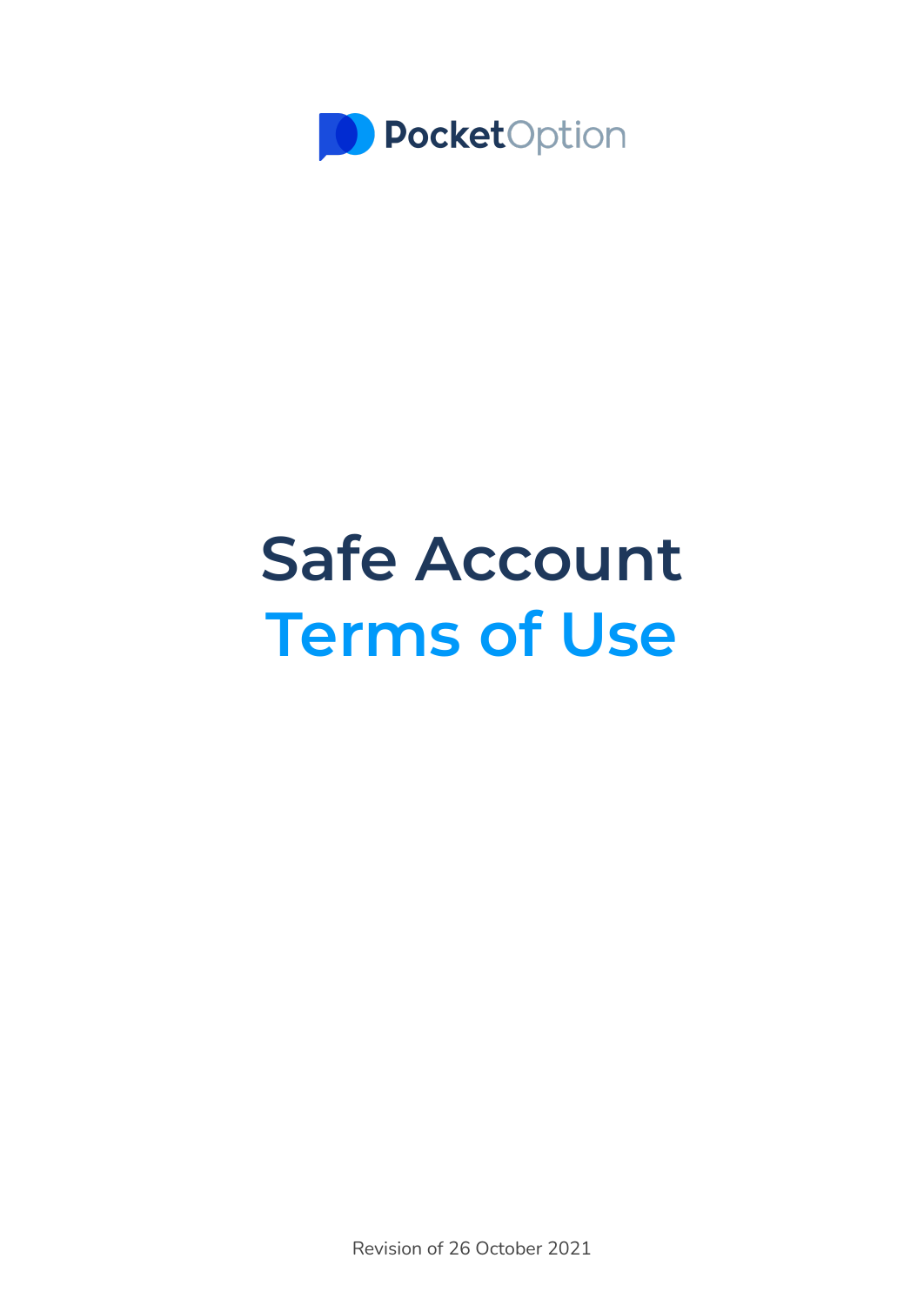

| Contents $(1/2)$                      | Click on the desired subject in the Contents to navigate through the document $\sqrt{m}$ |                |
|---------------------------------------|------------------------------------------------------------------------------------------|----------------|
| <b>Acceptance of Terms</b>            |                                                                                          | $\overline{A}$ |
| <b>Safe Agreement and Disclosures</b> |                                                                                          | $\overline{4}$ |

**General Rules [Governing](#page-3-2) Safe Accounts** [4](#page-3-2)

| 1.  | Opening a Safe                              | $\overline{4}$                                            |
|-----|---------------------------------------------|-----------------------------------------------------------|
| 2.  | What Types of Accounts Can Be Opened        | 5                                                         |
| 3.  | How Interest Is Calculated                  | 5                                                         |
| 4.  | How Interest Is Paid                        | 6                                                         |
| 5.  | More About Safe Levels                      | 6                                                         |
| 6.  | Renewals                                    | $\overline{7}$                                            |
| 7.  | Raise Your Safe Level and Rate              | $\overline{7}$                                            |
| 8.  | Withdrawals                                 | $\overline{7}$                                            |
| 9.  | Safe Deposits                               | 8                                                         |
| 10. | Our Relationship With You                   | 8                                                         |
| 11. | Statements                                  | 8                                                         |
| 12. | <b>Review of Account Statements</b>         | $9$                                                       |
| 13. | Notice of Withdrawal. Limits on Withdrawals | $\mathcal{G}% _{M_{1},M_{2}}^{\alpha,\beta}(\varepsilon)$ |
|     | 14. Problems That Could Occur               | 10                                                        |

 $\frac{1}{\sqrt{2}}$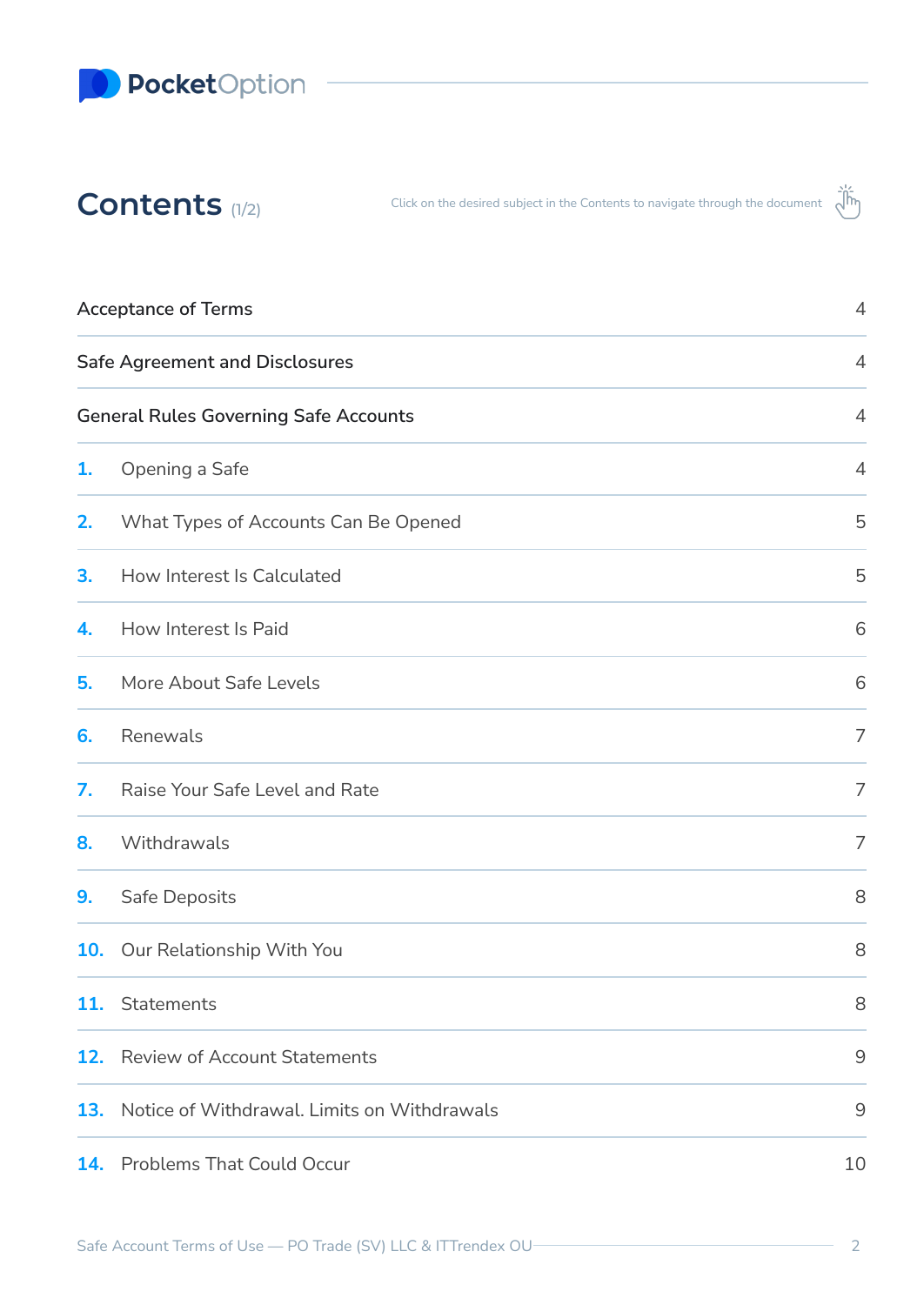**D** PocketOption

# **Contents** (2/2)

Click on the desired subject in the Contents to navigate through the document  $\sqrt{\hat{h}$ 



| <b>15.</b> Transfer of Accounts. Unclaimed Accounts           |    |
|---------------------------------------------------------------|----|
| <b>16.</b> Indemnification and Limitation of Liability        | 10 |
| <b>17.</b> Conflict/Disputes Involving Your Account           | 11 |
| <b>18.</b> Legal Process Affecting Accounts                   | 11 |
| <b>19.</b> Setoff and Security Interest Rights                | 12 |
| <b>20.</b> Recording and Monitoring Electronic Communications | 12 |
| 21. Waiver                                                    | 13 |
| <b>22.</b> Changes in Terms                                   | 13 |
| 23. Closing an Account                                        | 13 |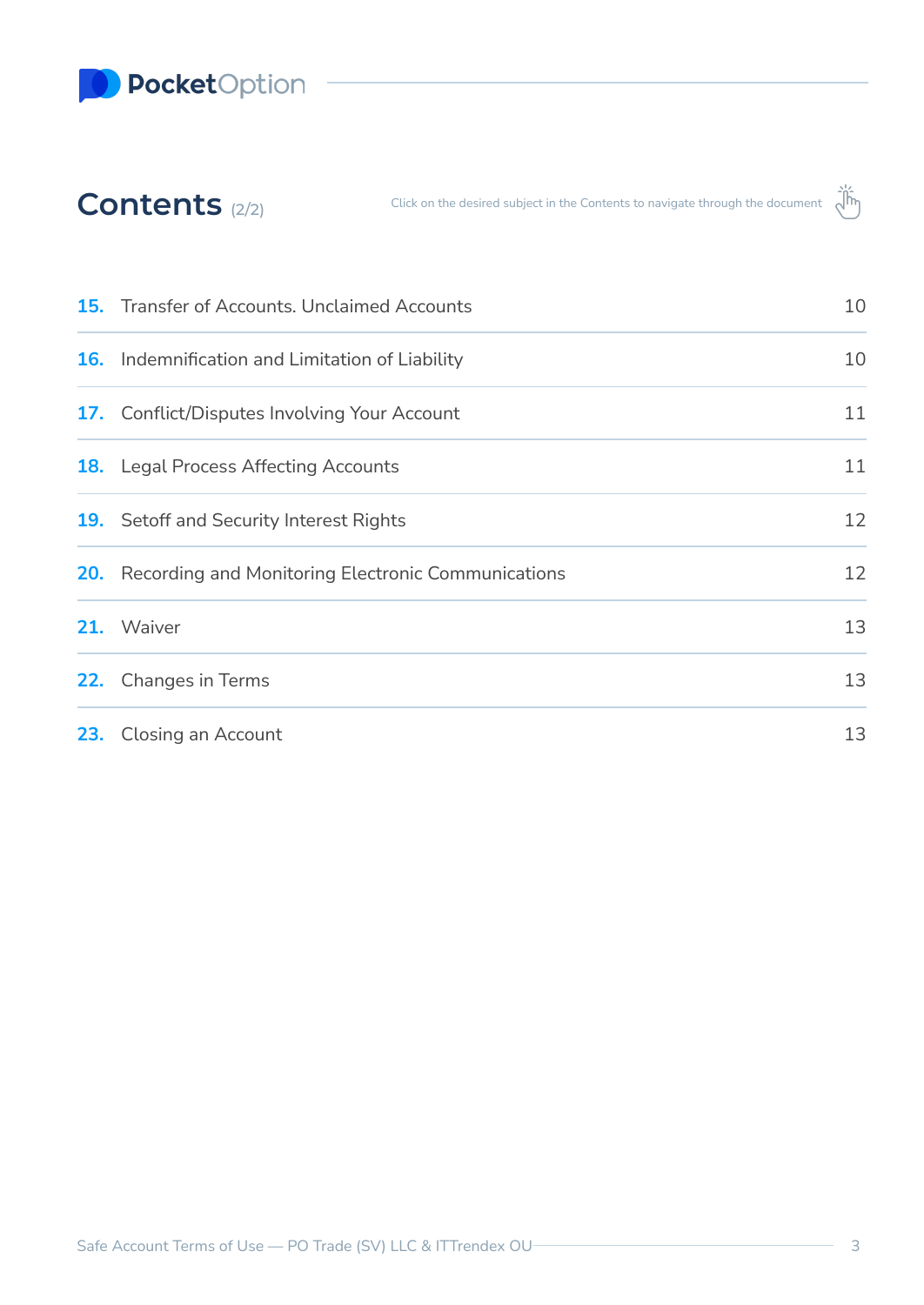# <span id="page-3-0"></span>**Acceptance of Terms**

By opening or maintaining your account on or after the Effective Date, you agree that the terms of the agreements contained in this agreement will govern your Safe account and any services related to your Safe account.

# <span id="page-3-1"></span>**Safe Agreement and Disclosures**

If you see the words "we," "us" or "our," we are talking about Pocket Option. When you see the words "you" and "your," we mean each person who owns a Safe account. When you see the word "Agreement," we are referring to this Agreement.

# <span id="page-3-2"></span>**General Rules Governing Safe Accounts**

If you see the words "we," "us" or "our," we are talking about Pocket Option. When you see the words "you" and "your," we mean each person who owns a Safe account. When you see the word "Agreement," we are referring to this Agreement.

## <span id="page-3-3"></span>**1. Opening a Safe**

**1.1.** For All Accounts: Anyone who is at least eighteen (18) years old can apply to open a Safe account.

**1.2.** Additional Rules for Safe account Ownership: Accounts are only available to consumers for personal purposes. Pocket Option does not offer business accounts. You may not use an account for business purposes.

**1.3.** Credit Reports and Other Inquiries: We may use credit reports or other information from third parties to help us determine if we should open or maintain your account.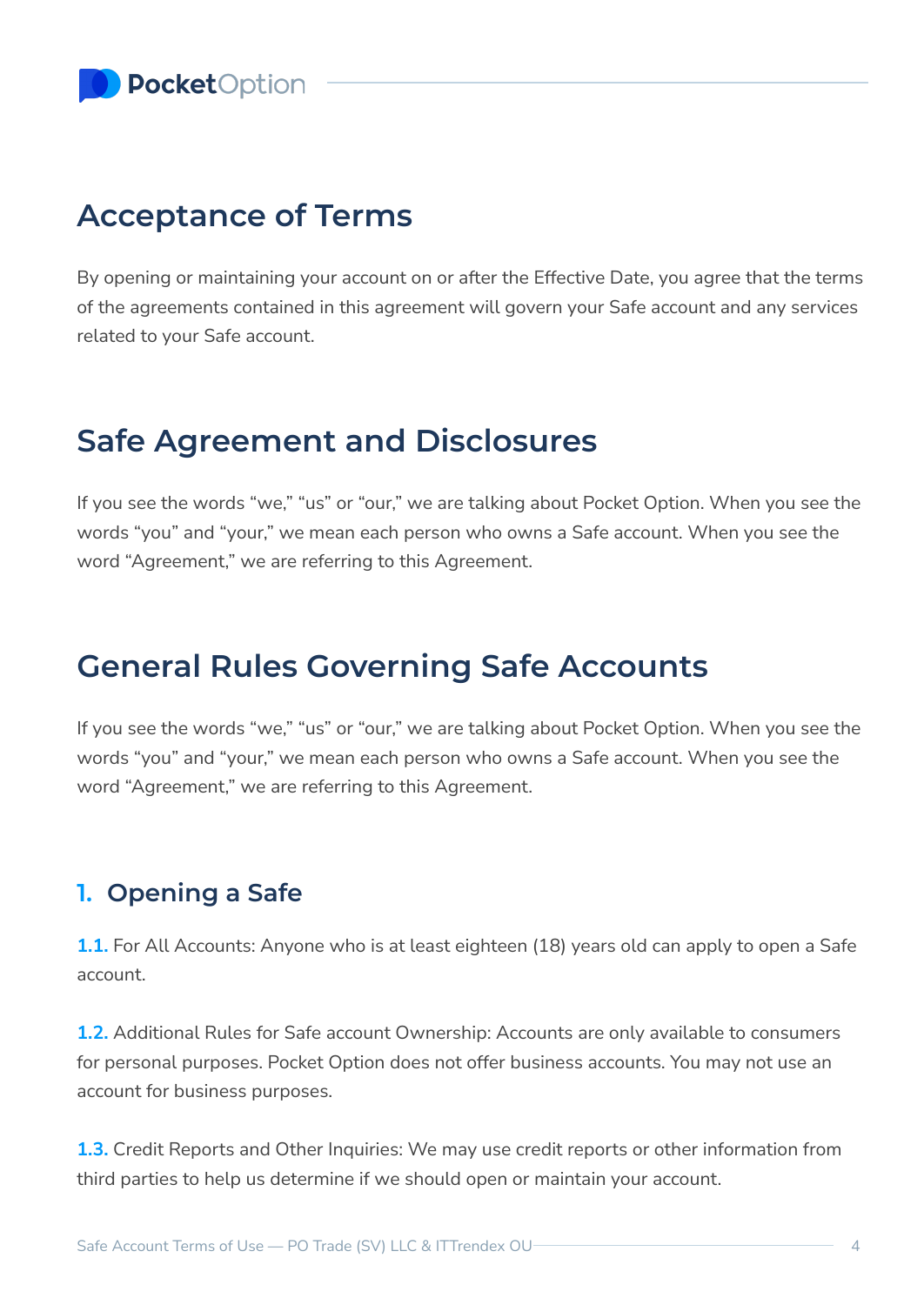**1.4.** Safe accounts are available to fully verified Pocket Option users only.

## <span id="page-4-1"></span>**2. What Types of Accounts Can Be Opened**

**2.1. USD Safe (USD currency)** — This account allows you to make deposit payments or transfer from your trading Pocket Option account. You can make withdrawals using the supported methods or transfer funds back to your Pocket Option trading account.

**2.2. Bitcoin Safe (BTC cryptocurrency)** — This account allows you to make deposit payments or transfer from your trading Pocket Option account. You can make withdrawals using the supported methods or transfer funds back to your Pocket Option trading account.

**2.3. Ethereum Safe (ETH cryptocurrency)** — This account allows you to make deposit payments or transfer from your trading Pocket Option account. You can make withdrawals using the supported methods or transfer funds back to your Pocket Option trading account.

#### <span id="page-4-0"></span>**3. How Interest Is Calculated**

Interest will be compounded on a monthly basis. We use the daily balance method to calculate the interest on your Safe account. This method applies a daily periodic rate to the principal and interest that has been accrued to the account each day. The daily periodic rate is calculated by dividing the interest rate by three hundred sixty-five (365) days, even in leap years.

**USD Safe (USD)**, **Bitcoin Safe (BTC)**, **Ethereum Safe (ETH)**: We monitor and review market and business conditions and, at our sole discretion, we may change the interest rate on your account at any time. We may change the interest rate without notice or limit. Interest rates on **USD Safe (USD)**, **Bitcoin Safe (BTC)**, **Ethereum Safe (ETH)** are based on Safe account balance and on a monthly trading turnover. A level is a range of account balances or trading turnover amounts.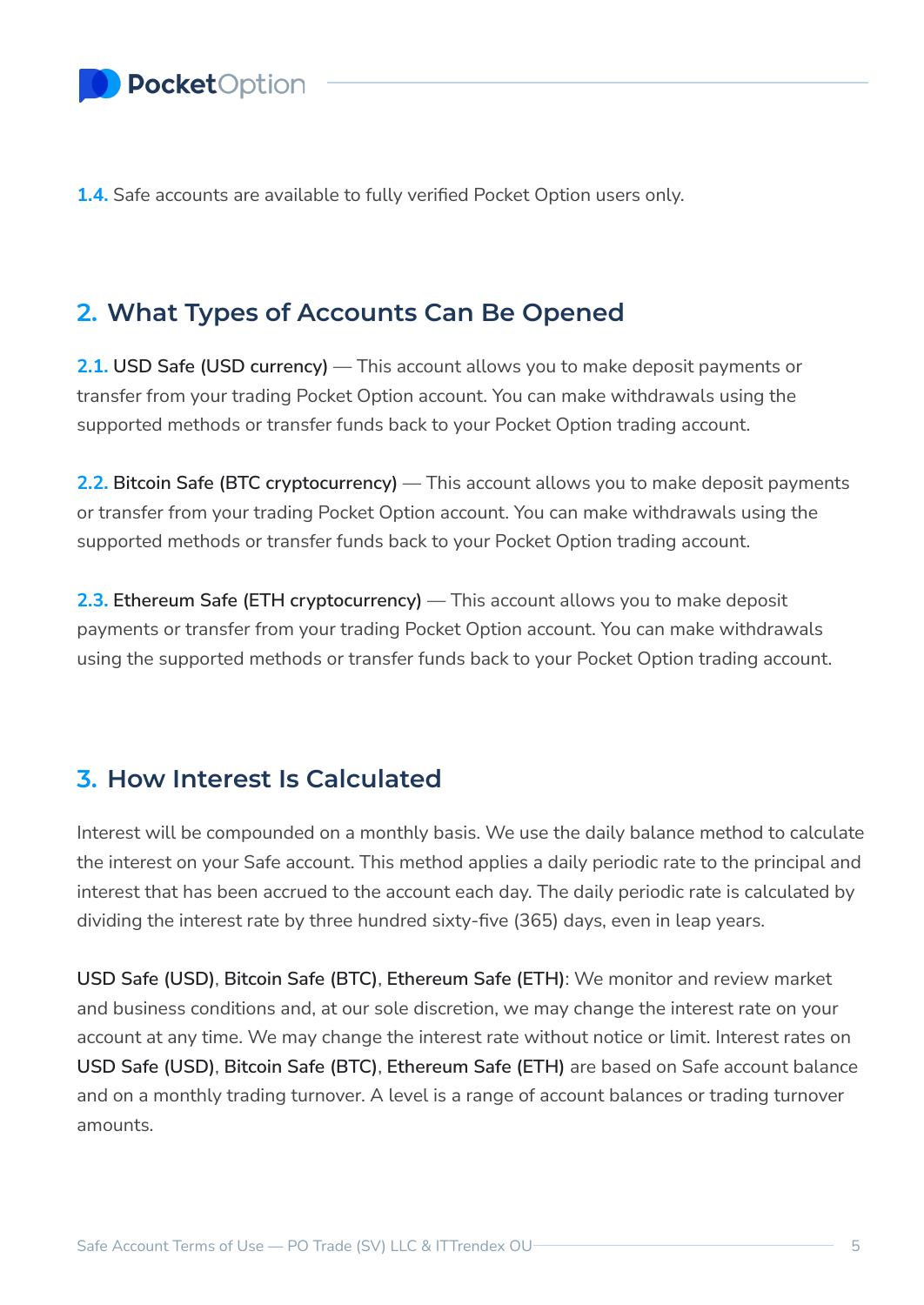

The interest rate we pay is applied to the minimum daily safe's balance. We reserve the right to change these balance levels at any time. Please see **Sections [4](#page-5-0) and [5](#page-5-1)** for more information about how we calculate interest for Safe accounts.

#### <span id="page-5-0"></span>**4. How Interest Is Paid**

**4.1.** For **USD Safe (USD)** we will credit the interest monthly on the first day of every month for the past month. Withdrawal of interest or safe balance may reduce earnings (see **[Sections](#page-5-1) 5 to [8](#page-5-1)**). If you close your account before interest is credited, you will not receive the accrued interest since the last accrual.

**4.2.** For **Bitcoin Safe (BTC)** we will credit the interest monthly on the first day of every month for the past month. Withdrawal of interest or safe balance may reduce earnings (see **[Sections](#page-5-1) 5 [to](#page-5-1) 8**). If you close your account before interest is credited, you will not receive the accrued interest since the last accrual.

**4.3.** For **Ethereum Safe (ETH)** we will credit the interest monthly on the first day of every month for the past month. Withdrawal of interest or safe balance may reduce earnings (see **[Sections](#page-5-1) 5 to 8**). If you close your account before interest is credited, you will not receive the accrued interest since the last accrual.

#### <span id="page-5-1"></span>**5. More About Safe Levels**

**5.1.** For all new Safes, the interest rate will be based on one of four balance or trading turnover levels listed below. We reserve the right to change these levels at any time.

| (1st level) | Up to \$10 000 balance       |                                       |
|-------------|------------------------------|---------------------------------------|
| (2nd level) | \$10 000 to \$30 000 balance | or \$30 000 monthly trading turnover  |
| (3rd level) | \$30 000 to \$50 000 balance | or \$50 000 monthly trading turnover  |
| (Unlimited) | Over \$50 000 balance        | or \$100 000 monthly trading turnover |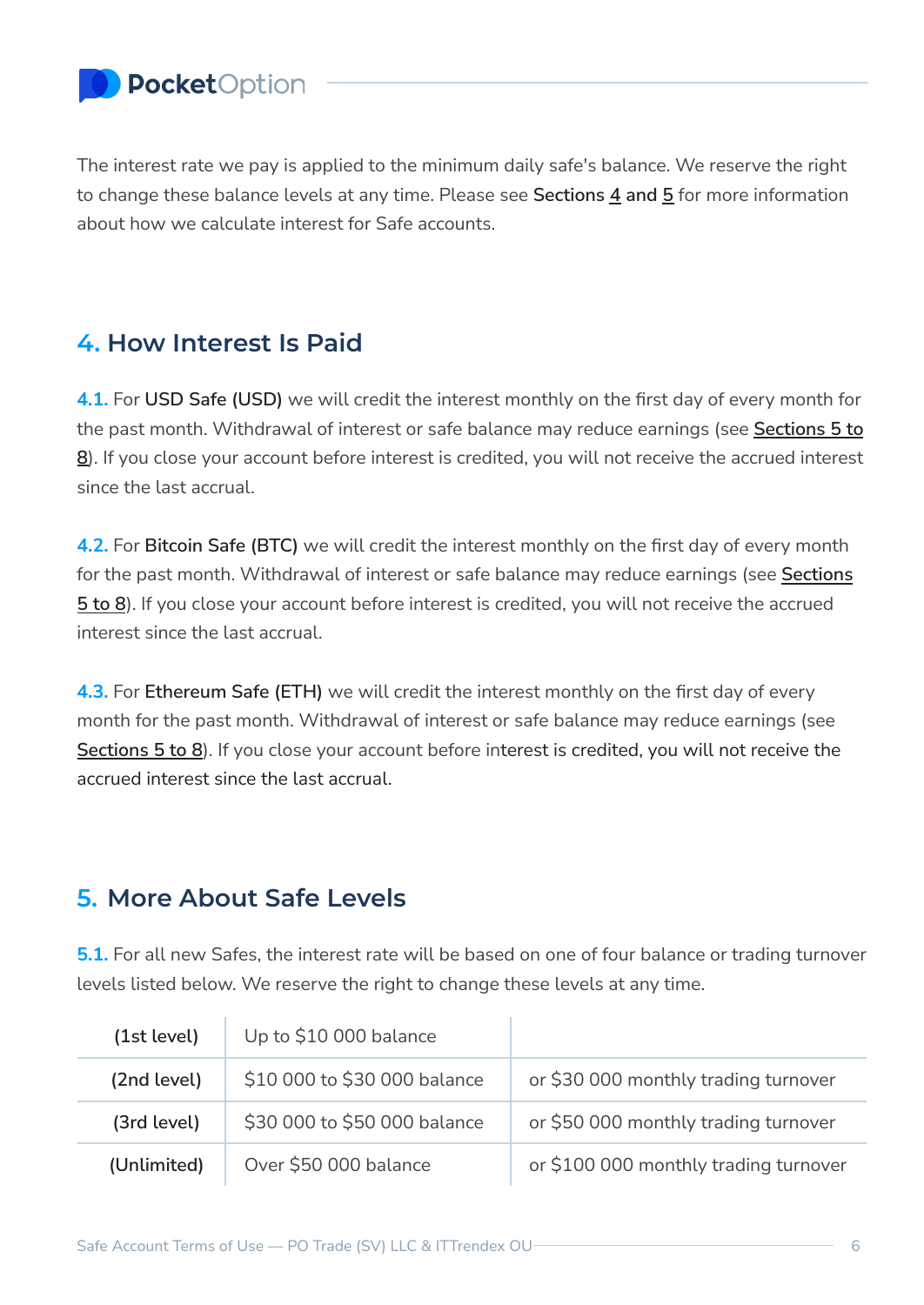# PocketOption

**5.2.** Additional Deposits to any Safe Account are permitted at any time.

**5.3.** If you deposit your Safe on the same day you open it, you will receive the highest interest rate we pay for that balance tier. If we receive your funding deposit after the first day from the opening date, you will receive the interest rate we pay on the business day that your funds are received.

#### <span id="page-6-0"></span>**6. Renewals**

**6.1.** Your Safe accounts will automatically renew each month into the appropriate term. We will use the value of your minimum daily balance and monthly trading turnover at the end of the month to determine the appropriate balance level applicable to the renewed term.

The interest rate paid for the renewed Safe begins on the first day of every month (renewal date). If your Safe term is no longer offered, we will inform you and automatically renew your Safe into the appropriate term, unless you instructed otherwise.

#### <span id="page-6-1"></span>**7. Raise Your Safe Level and Rate**

**7.1.** You have the right to increase your Safe Level and Rate by increasing your Safe Balance or monthly trading turnover as specified in the **[clause](#page-5-1) 5.1.**

**7.2.** We will raise your Safe Level and Rate to the corresponding tier that we offer at the first day of every month, and such rate increase shall be effective the same calendar day.

#### <span id="page-6-2"></span>**8. Withdrawals**

**8.1.** You may request a partial or a full withdrawal and accrued interest of your Safe Balance at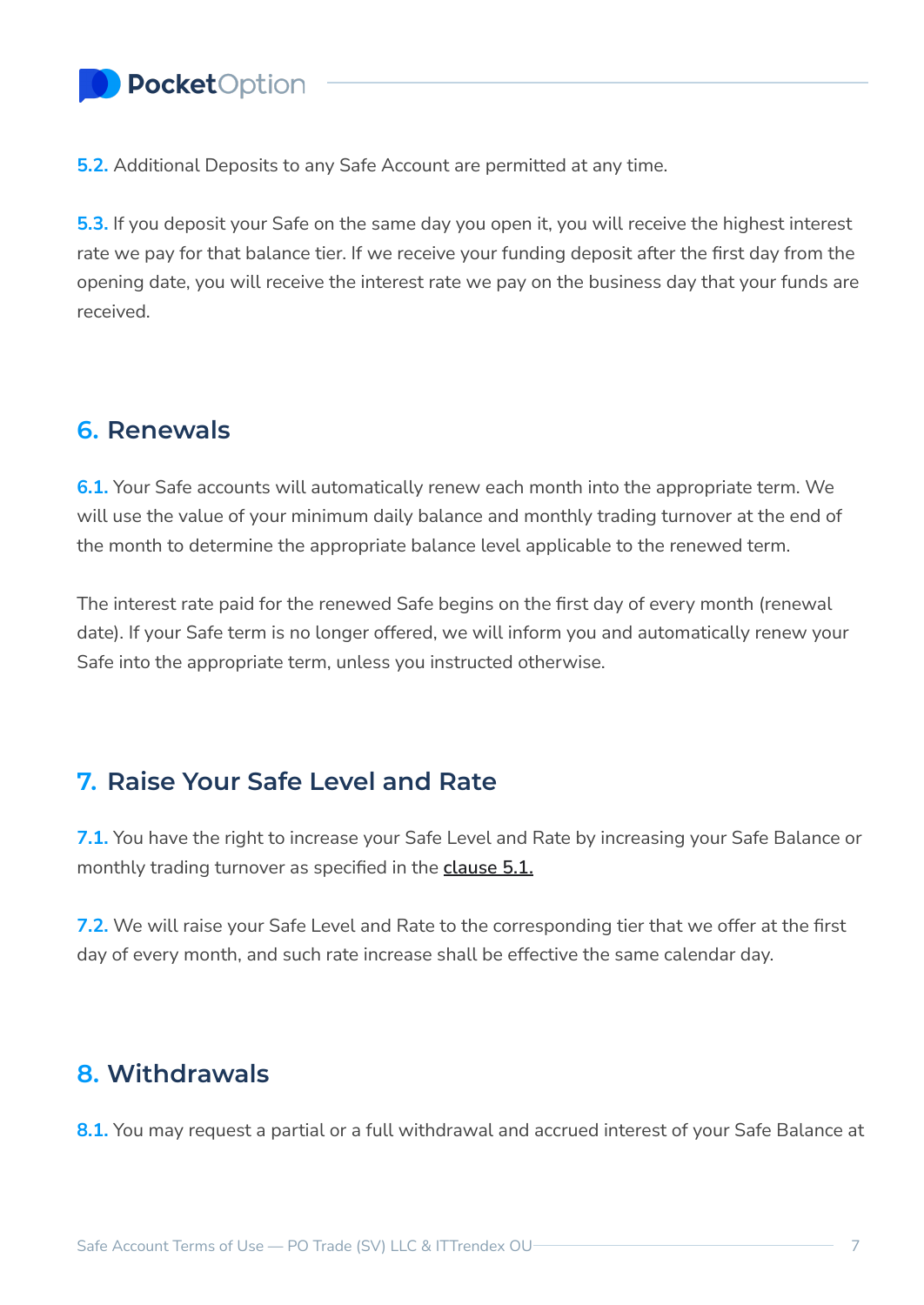# PocketOption

any time. There is no penalty applicable for the partial or a full withdrawal. The Safe Level and Rate are updated accordingly.

**8.2.** Upon the withdrawal of funds, the total monthly calculation of the interest rate for the safe may change due to the change in the safe's balance in accordance with **[clause](#page-5-1) 5.1.**

**8.3.** Further calculation and accrual of interest on the safe is based on the conditions mentioned in **[clause](#page-5-1) 5.1.** for the amount of the remaining safe's balance.

## <span id="page-7-0"></span>**9. Safe Deposits**

You can make deposits to **USD Safe** accounts (**USD currency**), **Bitcoin Safe (BTC cryptocurrency)**, **Ethereum Safe (ETH cryptocurrency)** in any of the following ways:

**9.1.** Transfer funds from your trading account balance.

**9.2.** Make a payment from our website by using the "Increase balance of your Safe" menu.

**9.3.** You may NOT make direct BTC or ETH cryptocurrency deposits or transfer funds via services other than presented on our website.

**9.4.** You may NOT make a deposit at any Pocket Option office location.

#### <span id="page-7-1"></span>**10. Our Relationship With You**

This Agreement and the deposit relationship do not create a fiduciary relationship between us.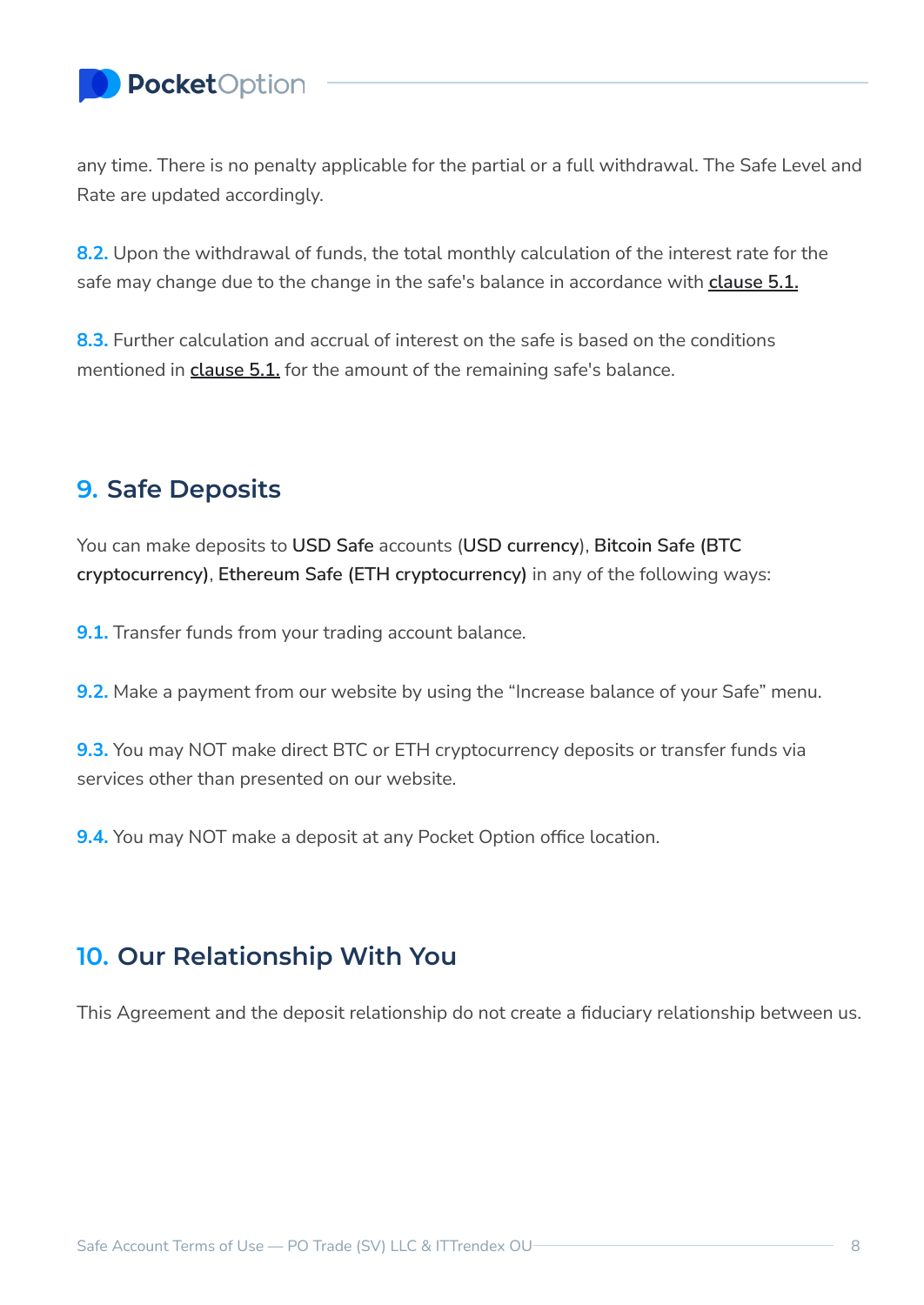#### <span id="page-8-0"></span>**11. Statements**

We make statements for Safe Accounts available online as well as send monthly reports at the date of renewal (see **[Section](#page-6-0) 6**).

You can request a statement at any time online from your Safe Account menu by specifying the required timeframe.

## <span id="page-8-1"></span>**12. Review of Account Statements**

We will send or make available to you a periodic statement showing the activity on your account and containing information sufficient to allow you to reasonably identify payments.

You must examine the statement and the payments and notify us of any unauthorized signature or alteration on any item or any error or irregularity on the statement or the items within 5 calendar days after the statement is sent or made available to you. If notice is not received within the 5 calendar day period, then we will have no liability to you and the loss will be entirely yours.

## <span id="page-8-2"></span>**13. Notice of Withdrawal. Limits on Withdrawals**

If you have a **USD Safe (USD currency)**, **Bitcoin Safe (BTC cryptocurrency)**, **Ethereum Safe (ETH cryptocurrency)** account, as required by financial regulations, we retain the right to process your withdrawal request for up to 14 days without prior notice.

There is a foreign exchange and cryptocurrency market fee for each deposit/withdrawal transaction. Pocket Option does not apply transaction fees or limits, however, the financial provider does in accordance with the service rates and current market situation.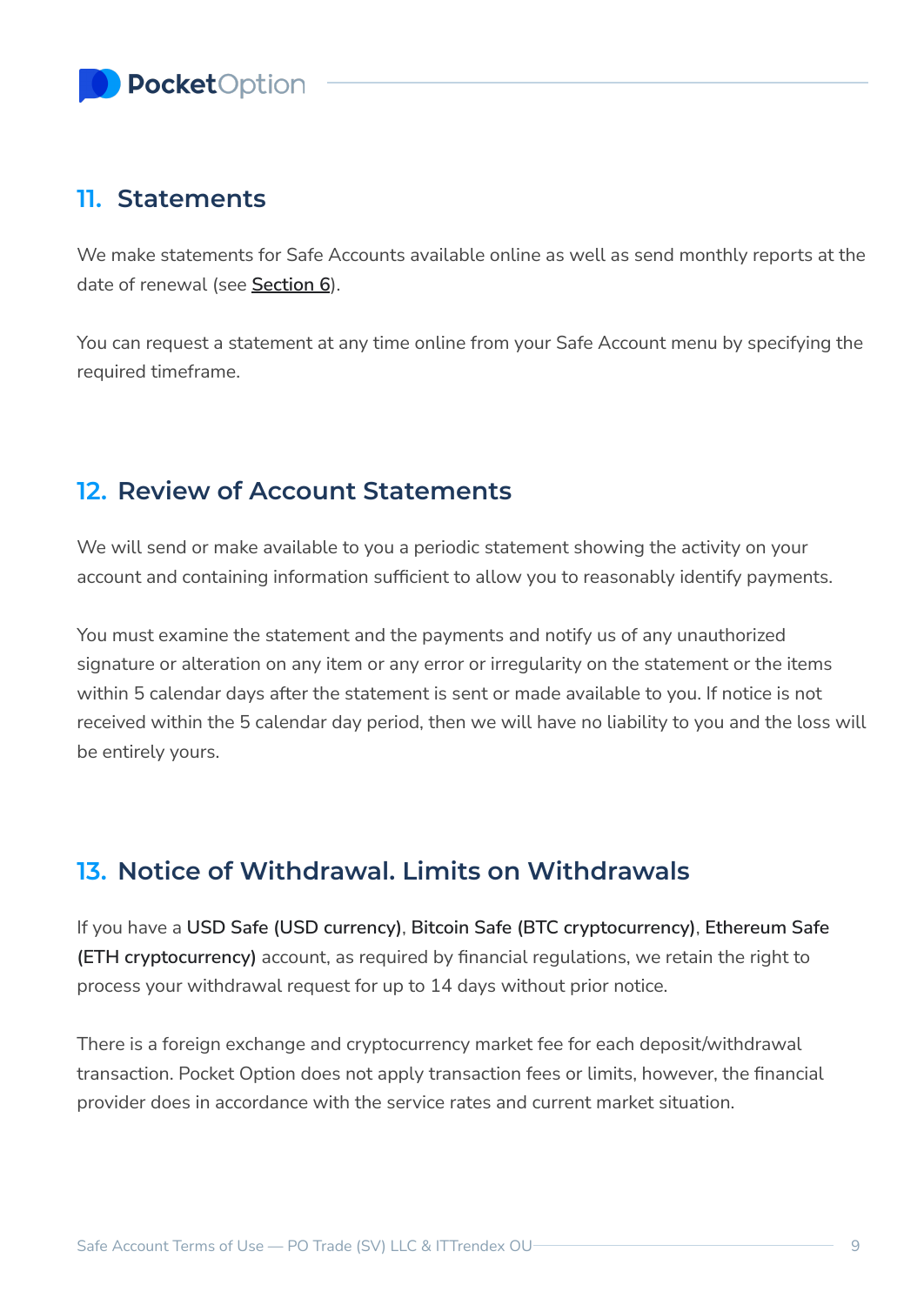## <span id="page-9-0"></span>**14. Problems That Could Occur**

Overpayments and Reversals. If funds are deposited or transferred into your account by mistake or otherwise, we may correct the situation and deduct any interest paid without prior notice to you. If there are not enough funds in your account at that time, your Safe account could become overdrawn and we may compensate it from your Pocket Option trading or other accounts.

#### <span id="page-9-1"></span>**15. Transfer of Accounts. Unclaimed Accounts**

Accounts are not transferable or assignable.

Pocket Option reserves the right to hold the funds in abandoned or unclaimed Safe accounts unless legally claimed otherwise by the account owner.

## <span id="page-9-2"></span>**16. Indemnification and Limitation of Liability**

You agree to indemnify and hold us harmless from any losses, damages, suits and expenses, of whatever kind, including reasonable attorneys' fees, which we may incur as a result of relying upon instructions from you. You agree to comply with applicable law and to not use your account for unlawful internet gambling transactions or other illegal transactions or activity. You agree to reimburse us for all claims, costs, losses and damages (including collection fees) we may incur with respect to occasions when you do not have sufficient funds in your account or you have returned deposited items to your account.

We are not liable to you for claims, costs, losses or damages caused by an event that is beyond our reasonable control (e.g., the acts or omissions of third parties, natural disaster, emergency conditions, government action, equipment or communications malfunction).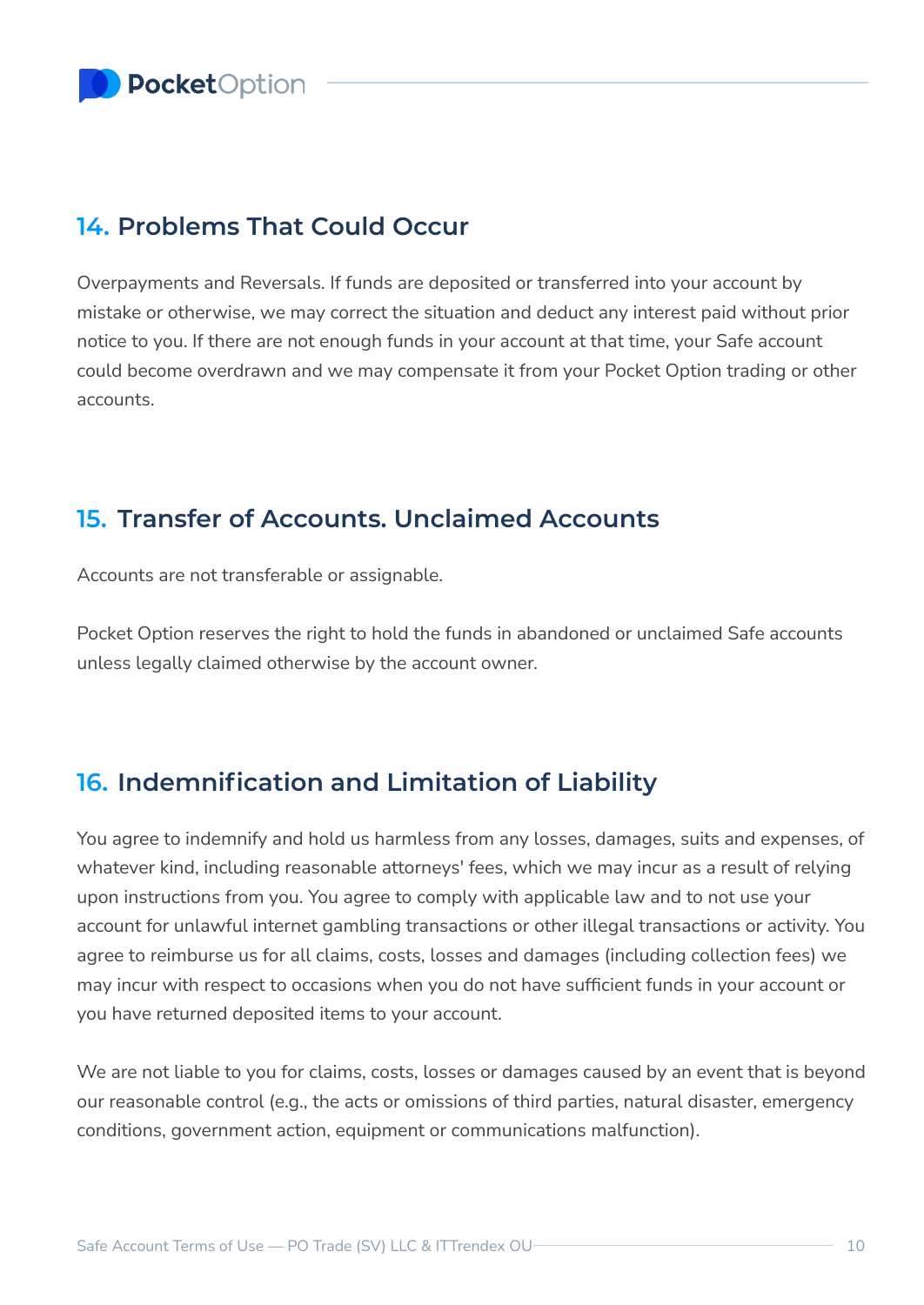## PocketOption

We are not liable for special, incidental, exemplary, punitive or consequential losses or damages of any kind.

We reserve the right to limit access to your accounts which can include temporarily or permanently removing your online access, restricting your account or closing your accounts without prior notice to you unless prior notice is required by law. We do not bear liability for such actions.

Our liability to you for a claim is limited to the face value of the item or transaction, or the actual value of any funds not properly credited or debited. In any lawsuit brought by you against us or by us against you, the prevailing party in the lawsuit is also entitled to recover reasonable attorney's fees and court costs from the non-prevailing party.

#### <span id="page-10-0"></span>**17. Conflict/Disputes Involving Your Account**

We are not liable to you for errors that do not result in financial loss to you. We may take any action authorized or permitted by this Agreement without being liable to you, even if such action causes you to incur fees, expenses or damages.

If third parties make claims on your account, we have discretion to react in ways we believe to be appropriate, including by closing your account or interpleading funds to court. You are liable for all expenses and fees we incur for such conflicts or disputes, including internal costs and attorneys' fees, and we may charge them to your account.

## <span id="page-10-1"></span>**18. Legal Process Affecting Accounts**

If legal action such as an attachment, garnishment, levy or other state or legal process ("legal process") is brought against your account, we may refuse to permit (or may limit) withdrawals or transfers from your account until the legal process is satisfied or dismissed. Regardless of the terms of such attachment, garnishment, levy or other state or federal process, we have first claim to any and all funds in your account. We will not contest on your behalf any such legal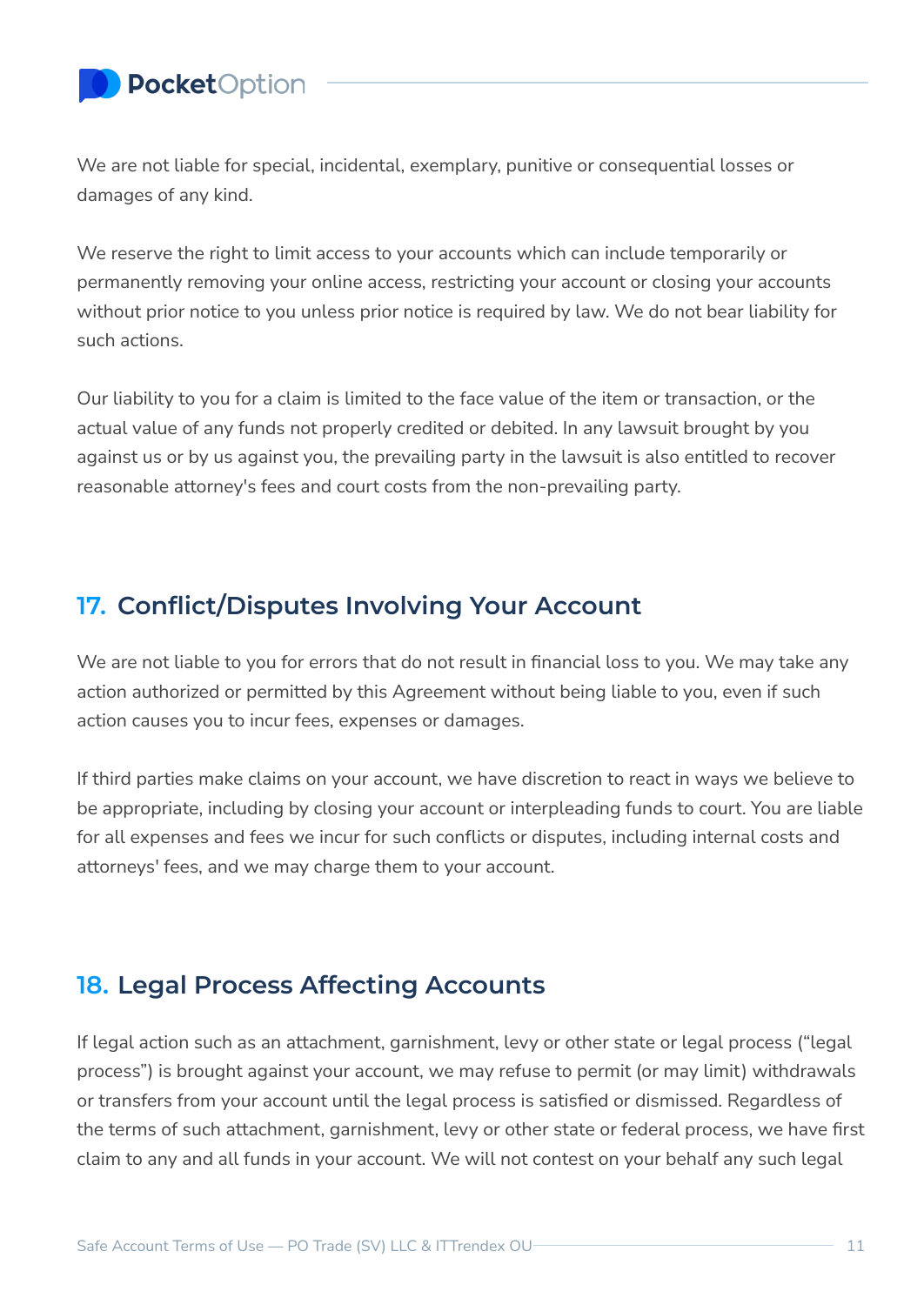

process and may take action to comply with such legal process as we determine to be appropriate in the circumstances without liability to you.

If we incur any expenses, including without limitation, reasonable attorney fees, in connection with any such legal process, we may charge any expenses and fees to your account or any other account you may have with us without prior notice to you, or we may bill you directly for such expenses and fees. Any garnishment or other levy against your account is subject to our right of setoff and security interest.

#### <span id="page-11-0"></span>**19. Setoff and Security Interest Rights**

You grant us a security interest in any and all of your accounts with us for obligations owing to us. We may take or set off funds in any or all of your accounts with us and with our parent, affiliates or subsidiaries for direct, indirect and acquired obligations that you owe us, our parent, affiliates and subsidiaries, including any balances as a result of not having sufficient funds available, regardless of the source of funds in an account. These rights are in addition to other rights we have to take or charge funds in your account for obligations you owe us.

We may consider this Agreement as your consent to Pocket Option asserting its security interest or exercising its right of setoff should any laws governing your account require your consent. If the law restricts our ability to take or setoff funds in your account, or if some government payments are protected from attachment, levy or legal process, to the extent that you may do so by contract, you waive those conditions and limits and authorize us to apply funds in any or all of your accounts with us, our parents, affiliates or subsidiaries to obligations you owe us.

## <span id="page-11-1"></span>**20. Recording and Monitoring Electronic Communications**

We will record and monitor our electronic communications with you (chat, email, support desk, and other forms of electronic exchange). Unless the law requires otherwise, you consent in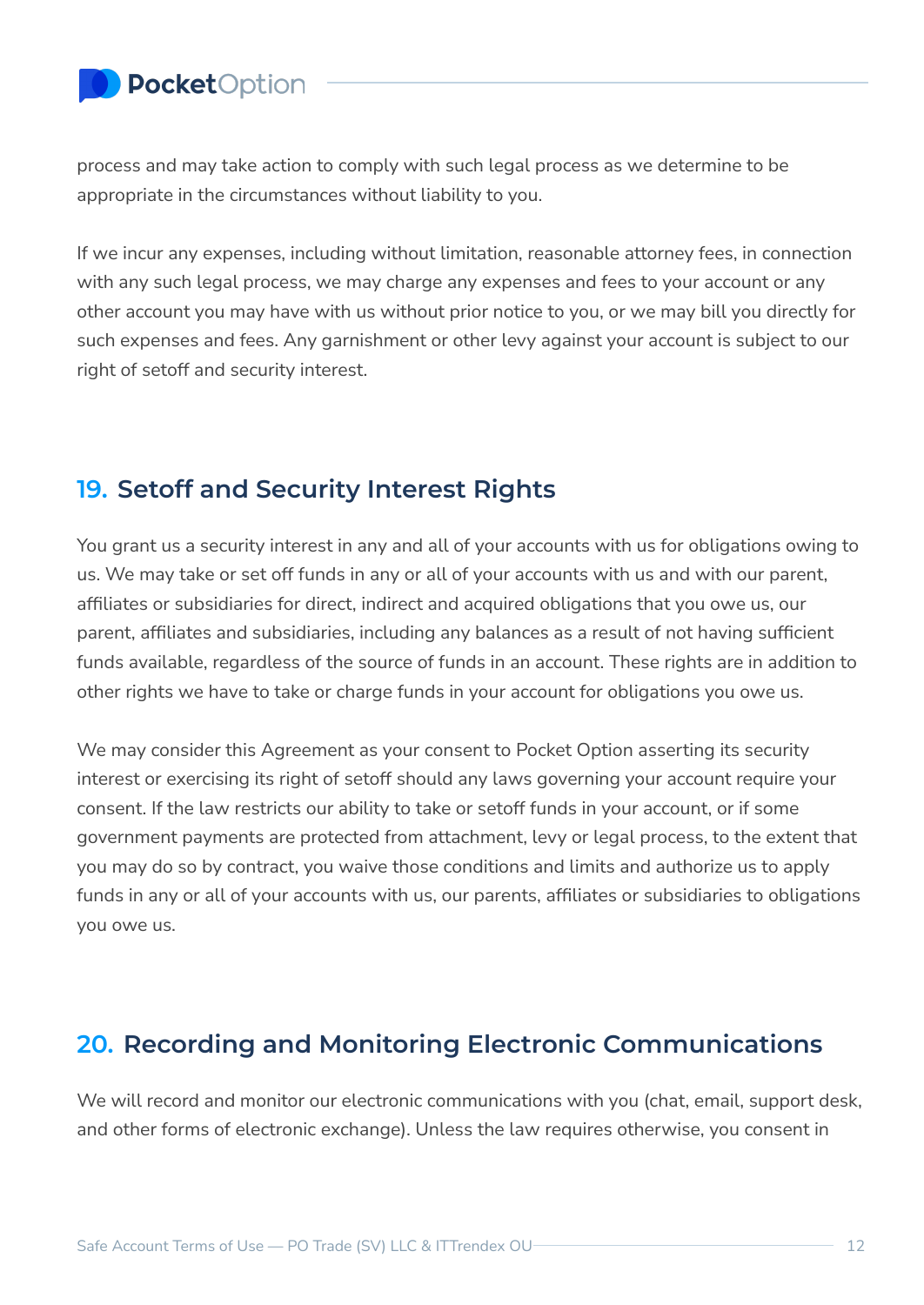PocketOption

advance to such recording and monitoring and we do not need to remind you of these activities.

#### <span id="page-12-0"></span>**21. Waiver**

We may delay or waive any rights we have under this Agreement. If we delay or waive our rights, you are still obligated to pay us fees and other amounts you may owe us under this Agreement. Any delay or waiver of our rights applies only to the specific instance in which we decide to delay or waive the provision and does not affect our future rights in any way.

#### <span id="page-12-1"></span>**22. Changes in Terms**

Please be aware that accounts or services can change over time. We reserve the right to discontinue or make changes to accounts or services. We may change this Agreement, and we may add to or delete from this Agreement, and the updated agreement will supersede all prior versions. We will upload the updated agreement to replace the outdated one. If you do not agree with a change, you may close your account.

#### <span id="page-12-2"></span>**23. Closing an Account**

We have the right to close your **USD Safe (USD currency)**, **Bitcoin Safe (BTC cryptocurrency)**, **Ethereum Safe (ETH cryptocurrency)** account at any time for any reason without advance notice.

If your account has a balance when we close it, we will return the remaining funds to you, including accrued interest earned until the close date, less any applicable penalty, unless prohibited by applicable law.